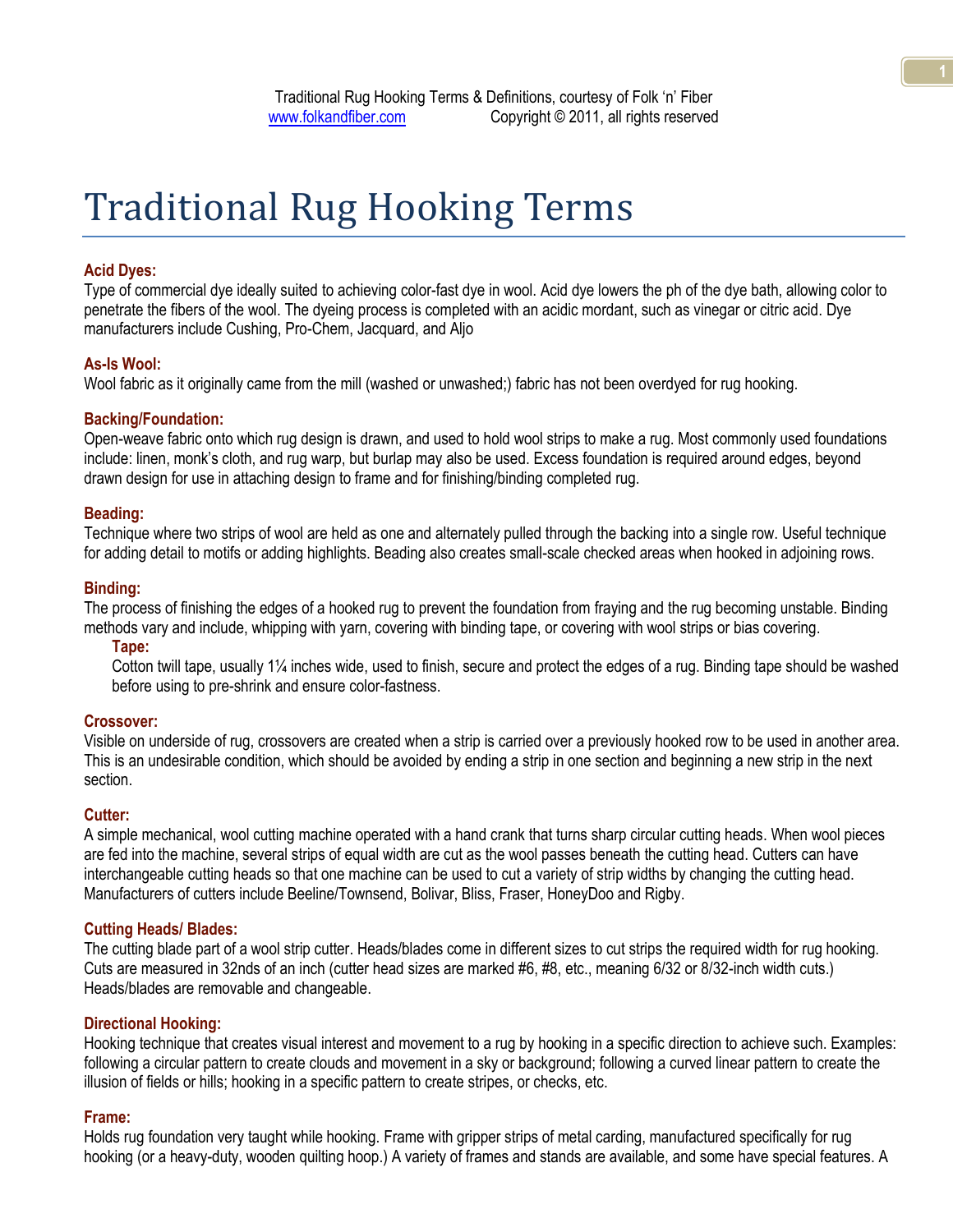few well-known manufacturers are Gruber, K's Creations/Bee Creek Ltd., Pittsburgh, Puritan, Purple Crow, Snapdragon, Townsend and Turtle Creek.

#### **Hit or Miss/Hit and Miss:**

Hooking technique that uses unplanned color changes, often in borders or backgrounds. Pattern is created by randomly hooking strips of varying lengths and colors to fill an area of a rug. Historically used because fabrics were not readily available and a hooker might run out of one fabric before an area of the rug was completed. It is a great way to use up leftover strips of all colors and sizes.

# **Holiday:**

An area observable on the back of a rug (wrong side) where too much foundation is visible, indicating that the area is not filled sufficiently with wool loops. Can be corrected by adding loops to the area that is too sparely filled.

#### **Lamb's Tongue:**

Folk art motif, resembling a tongue-shape, traditionally used in penny rugs. As a design element in a hooked rug, tongues are typically used in a border, and are hooked following the curve of the tongue shape in concentric rows of varying colors.

#### **Loop:**

The repeated formation of a strip of wool, used to create a hooked rug; an even series of loops pulled through a foundation to create a rug pattern. Traditionally, each loop is pulled up as high as the wool strip is wide.

#### **Overdyed Wool:**

Wool that has been altered by hand-dyeing, or by adding heat and water to discharge and stew or marry their original colors. Commonly used terms that describe various methods of overdyeing are: spot dyed, mottled, gradation, casserole dyed, dip dyed, swatch dyed, stone-dyed and marbled.

#### **Packing:**

A common beginner's mistake of pulling too many loops, too closely together, in an area of a rug. When loops are packed, very often the resulting finished rug will not lie flat on the floor and cannot be steamed to do so. Each loop and each row of loops should be visible and not pulled too close to adjoining loops or rows when filling a design; skip at least 2-3 holes in the foundation between loops and rows to avoid this mistake. Loops should appear fat and round, not flat and pressed together; rows should just barely touch one another and loops should not be bent or crooked from being crowded too closely together.

#### **Primitive:**

A simple style of hooking in which scale is often unstructured and child-like adding a naive feel to a rug. Mimics antique rug style done in wide cuts with simpler designs and does not use gradation shading or precise detailing.

# **Proddy Hooking:**

An old rug technique using short strips of fabric (usually  $\frac{1}{2}$ " wide x 3" long) pushed or pulled through rug foundation so that both cut ends are on top of the rug. Proddy can be worked from the front or back of the design, depending on the type of proddy tool used. Proddy is sometimes combined with primitive, traditional hooking. This technique might use random colors without a design or be used to create flowers and leaves and other dimensional aspects of a design.

#### **Stick:**

A wooden measuring device around which wool is wrapped and cut to create consistently sized wool strips for use in proddy rug making.

#### **Tool:**

Either a short-handled peg used to work from the back side of a design by pushing both ends of a wool strip through separate foundation hole, or a spring-loaded tool consisting of a wooden handle with a metal tip designed to work from the right side of a rug by feeding the wool strip into one hole, and then up through another.

# **Recycled/Reclaimed Wool:**

Wool obtained from deconstructed garments, cast-off blankets or other 100% wool items with the intent to use as a material suitable for rug hooking. Wool for recycling can be found at thrift stores, resale shops, garage sales from online sources. Once prepared for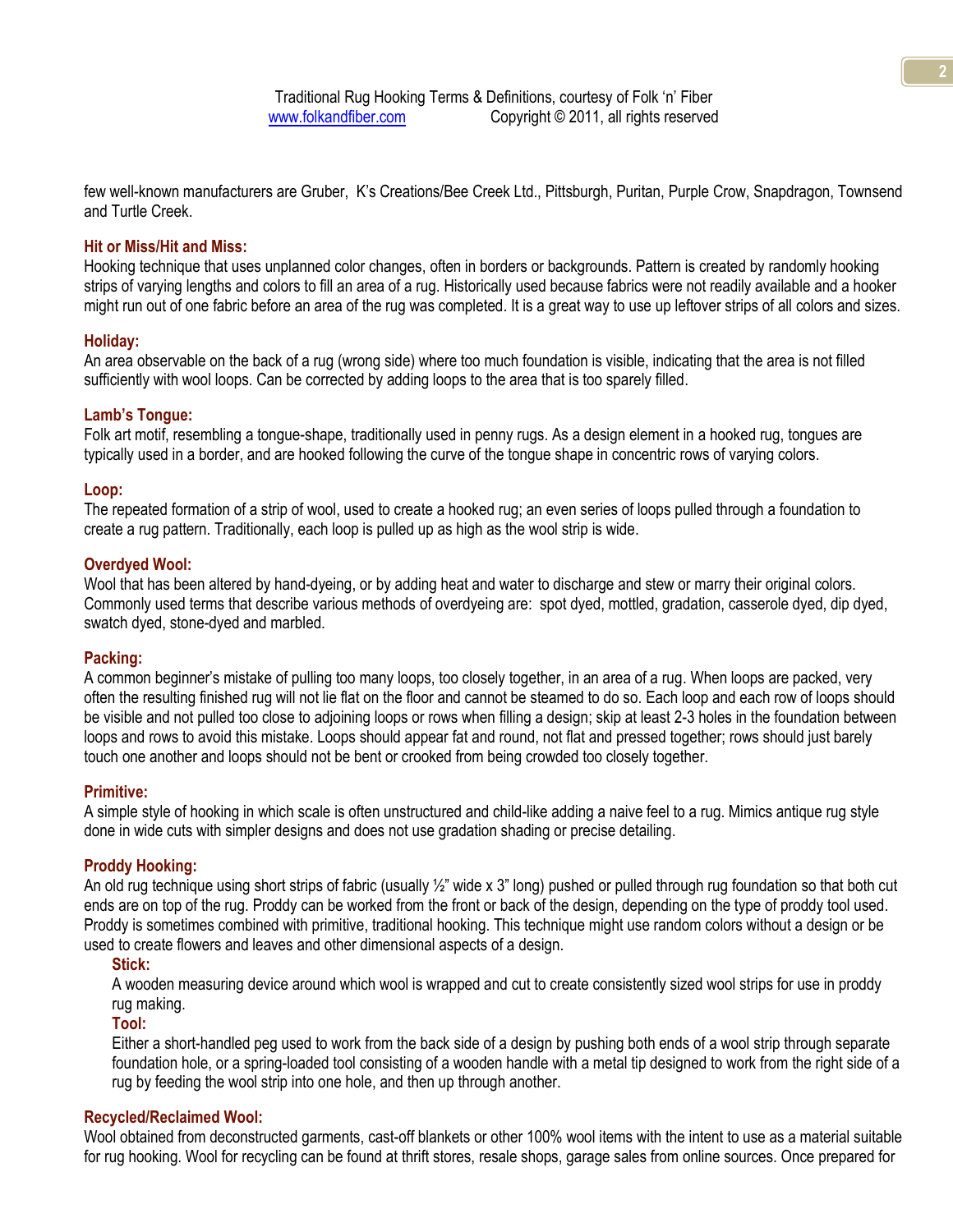Traditional Rug Hooking Terms & Definitions, courtesy of Folk 'n' Fiber www.folkandfiber.com Copyright © 2011, all rights reserved

rug hooking, recycled wool can be overdyed or used as is, and added to the hooker's wool stash. *See my document, Preparing Wool for more information.*

# **Red Dot (Tracing Fabric):**

Sheer, interfacing-type fabric with a grid of red dots at 1-inch intervals. For use in rug design, trace or draw the rug pattern onto Red Dot Tracing Fabric, and then lay tracing over rug foundation. Trace the design again, using a permanent marker, allowing the ink to bleed through and be transferred to the rug foundation. Red Dot Tracing Fabric is ideal for this use since it does not stretch and the pattern is reusable.

# **Reverse Hooking:**

Act of removing an undesirable strip of hooked wool from a rug design. Pull the strip from beneath at the back side of the rug. Reverse hooking is used to change a color, improve the hooking, or any of reason a hooker has for needing to remove a wool strip that has been hooked into the rug. Reverse hooking can be used at any stage of the hooking process.

# **Rug Hook:**

Tool used to pull wool strips through the rug foundation and create the rug design. Resembles a metal crochet hook set into a handle. Hooks are selected based on style of hooking, strip widths used, and personal comfort. They come in straight shank and bent shank styles, with a wide variety of wooden handles of varying sizes and shapes. Wide-cut strips require the use of a primitive size rug hook. Commonly used rug hooks are Hartman, Moshimer, Miller (pencil hook), and Meno Trigger Grip.

# **Rug Hooking:**

The technique of creating a rug by pulling loops of wool strips from beneath the stretched rug foundation material to form a design on the top of the rug.

# **Kit:**

An assemblage of rug hooking supplies purchased together in kit form, allowing the hooker to have everything required to hook a particular rug design. Most kits include a design on foundation, whole or pre-cut wool, and instructions; some kits also include a rug hook.

# **Pattern:**

A design drawn or stamped onto foundation material and then stretched onto a hooking frame where the rug design is hooked into a rug.

# **Wool:**

Wool fabric of certain types that are suitable for rug hooking (*see my documents, Preparing Wool and also Wool Types for more information*.) Rug hooking wool must be properly prepared before use in a rug; washing and drying under certain conditions renders the wool "fulled" so that it does not fray during the hooking process. Wool is cut or torn into strips for hooking the rug design.

# **Scissors:**

Scissor type most helpful in rug hooking are offset handle or knife-edge appliqué scissors. These types of scissors employ bent handles that easily allow snipping off tails of wool strips even with the height of the hooked loops; scissor blades lie parallel to the hooked loops while the handles are positioned farther above the finished work enabling the hooker to more clearly see where the cut is being made without holding the scissors at an angle and cutting the loops unevenly.

# **Snippets:**

Bits of wool trimmings that are cut from the tails of wool strips as they are started and stopped during the hooking process; snippets accumulate while hooking a rug so hookers keep a shallow dish or ‗snippet bowl' nearby to collect them for discard later or for use in stuffing pin cushions, pillows, and other dimensional work.

# **Steaming/Blocking:**

Use of steam to prepare a rug for finishing after hooking. Steam creates an overall, smoother appearance and helps work lie flat. Always allow a steamed rug to dry flat before finishing the edges.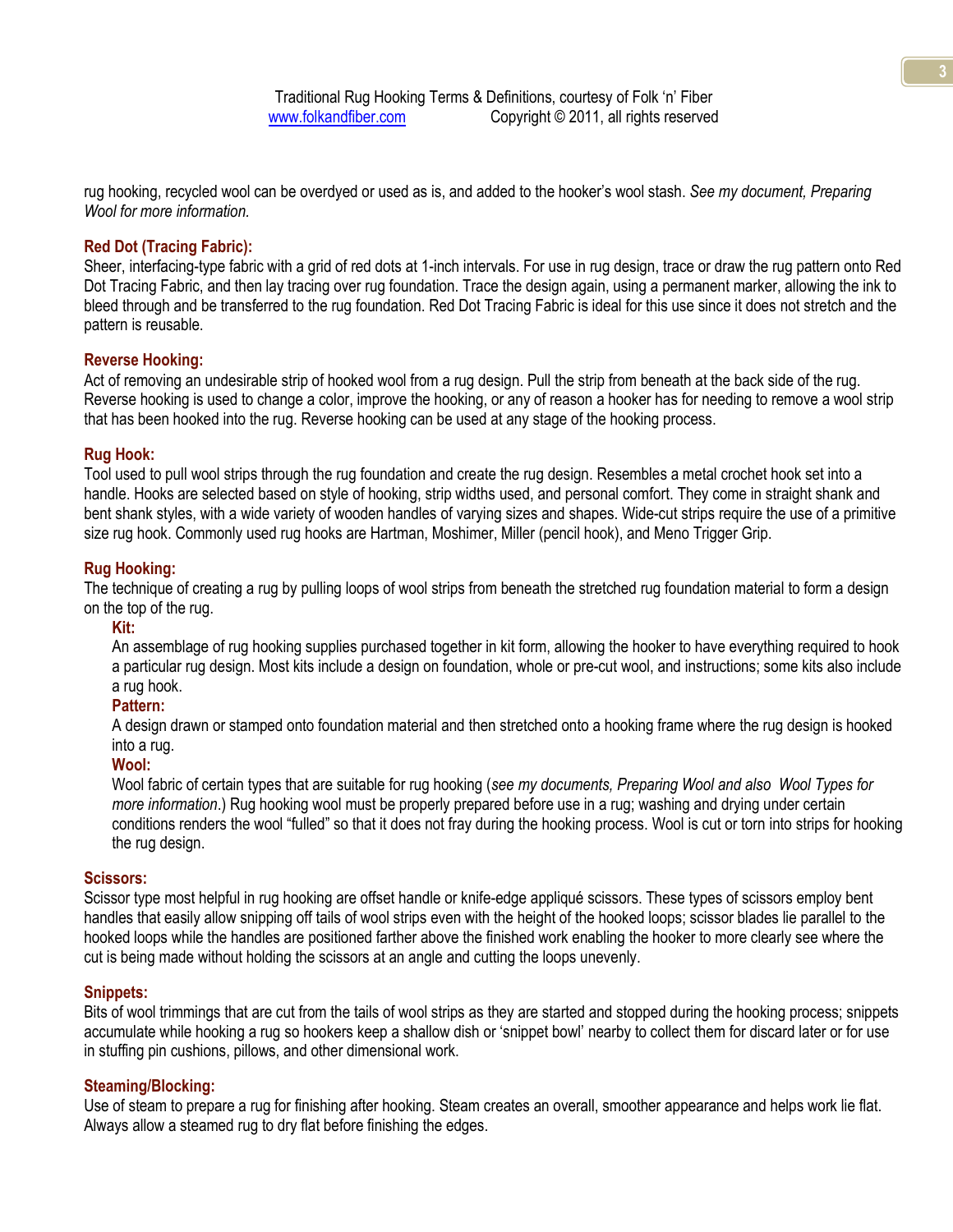# **Strips:**

Cut pieces of prepared wool material used to create loops when hooking a rug. Strips are cut with a fabric cutter, rotary cutter, or sometimes torn by hand or hand-cut with scissors. Strip width varies depending upon the requirements of the rug design. Most primitive rugs require wide-cuts ranging from #6 to #10 or wider cut strips. Cuts are measured in 32nds of an inch, so a #8 cut is actually 8/32 inch (or  $\frac{1}{4}$  inch) wide. Hand-torn strips can measure  $\frac{1}{2}$  inch or wider. Strip cutter heads use the same measurement system, so a #8 cutter head will produce strips cut into 8/32 inch widths.

# **Tail:**

When beginning or ending a series of loops with a wool strip, the end of the strip is pulled to the top of the rug – this is called a tail. Tails are trimmed to the same height as the pulled loops. There will generally be two tails in one foundation hole since a strip begins in the same hole where the previous strip ended; the bulk of the two tails is the same as one pulled loop.

# **Tapestry Needle:**

A tapestry needle with a large eye is used to whip the edges of a rug with yarn to bind the edges. Needles size is usually #13 and might be straight or bent with a blunt tip and smooth finish.

# **Texture:**

Rug hooking wool woven into a pattern, such as plaid, herringbone, or stripe. Also weaves such as tweeds and bouclé. Hooking textured wool into a rug adds interest and shading. Textured wool can be overdyed to add even more drama and versatility to a rug.

# **Tunneling:**

Practice of carefully hooking in a much narrower strip of contrasting wool between two standard size rows of hooking, much like a pencil line in wool. Tunneling gives definition to a motif within a design. Technique is especially helpful in creating subtle definition for primitive faces, flowers, animal features and lettering.

# **Whipping:**

A binding technique where edges of a completed rug are wrapped with wool yarn or wool strips, protecting, finishing and concealing the foundation material around the perimeter of a rug.

# **Wide-Cut:**

Hooking style suitable for a particular rug design – usually a primitive. Wide-cut refers to the width of the wool strips used; most primitive rugs are wide-cut and hooked with strips in a #6 cut or wider.